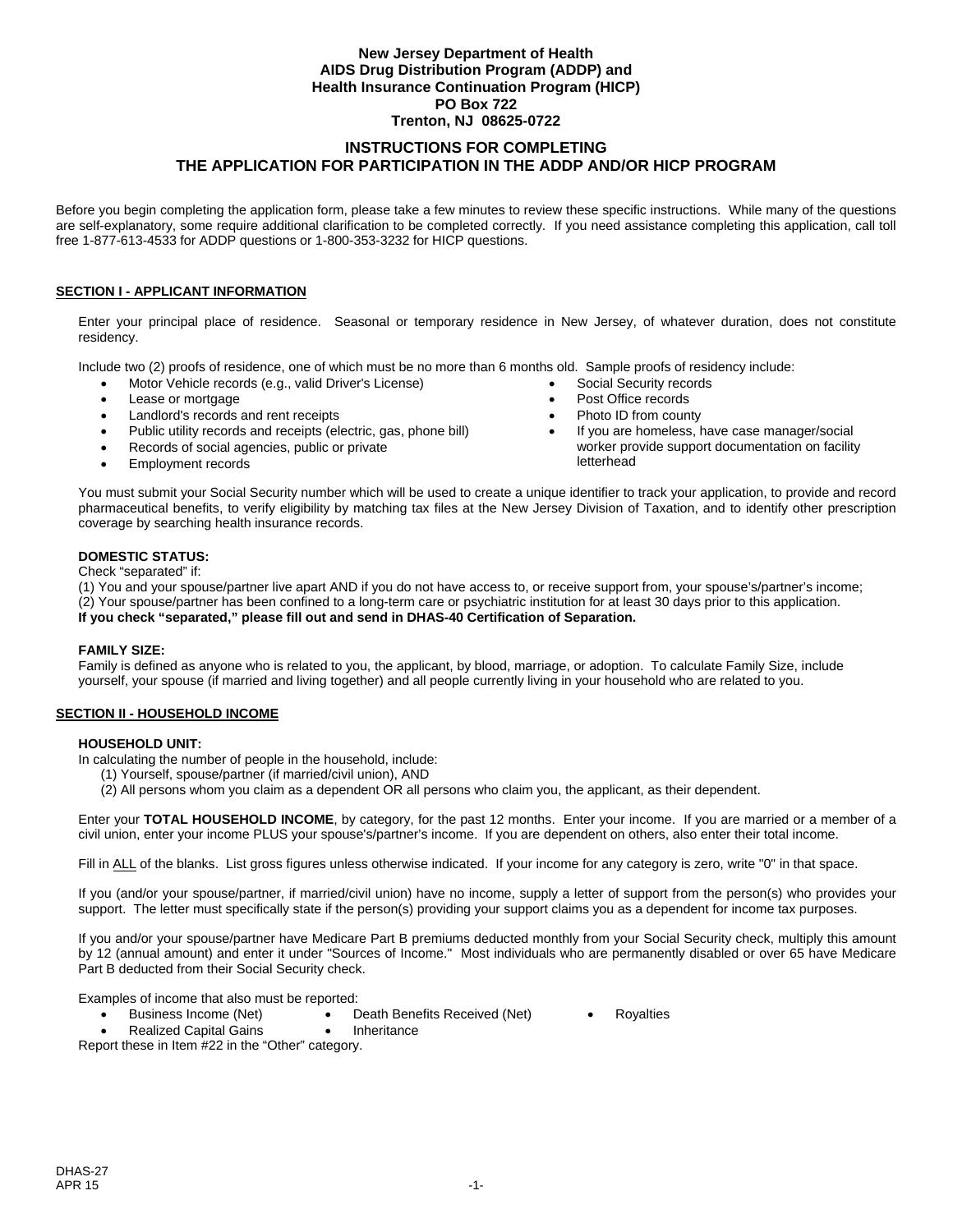### **INSTRUCTIONS FOR COMPLETING THE APPLICATION FOR PARTICIPATION IN THE AIDS DRUG DISTRIBUTION PROGRAM AND/OR HEALTH INSURANCE CONTINUATION PROGRAM (Continued)**

Maximum Allowable Household Income Limits for this ADDP and HICP as of January 2015 are listed below.

If you need current income limits, call 1-877-613-4533.

| Federal Poverty Level for January 2015 to January 2016 |                                                     |
|--------------------------------------------------------|-----------------------------------------------------|
| <b>Number of Persons</b><br>in Household               | <b>Maximum Allowable</b><br><b>Household Income</b> |
|                                                        | \$58,850                                            |
|                                                        | \$79,650                                            |
| 3                                                      | \$100,450                                           |
|                                                        | \$121,250                                           |
| 5                                                      | \$142.050                                           |

For households with more than 5 persons, add \$20,800 for each additional person.

If you or any member of your household filed a Federal, State and/or City Income Tax Return last year, a copy of each completed and signed tax return, including any and all attached schedules, must accompany your application.

If you have applied for Social Security Disability benefits, forward a copy of your Notification of Social Security Disability Entitlement, once received.

#### **SECTION III - INSURANCE COVERAGE**

Check all that apply regarding your health insurance coverage. If you have "Private Health Insurance" through any source, provide the policy number(s) as well as name and address of the insurance carrier(s). If this coverage is provided by an employer (current or previous) or union, enter the name and address of the employer or union. "Private Health Insurance" includes the health insurance provided by private insurance carriers such as Blue Cross/Blue Shield, HMO, PPO, etc.

**You must include a legible photocopy of the front and back of your insurance card(s)/prescription card(s).**

#### **SECTION IV - CERTIFICATION AND AUTHORIZATION BY APPLICANT**

The Certification and Authorization must be dated and signed (or marked) by you, your spouse/partner (if married/civil union).

#### **CONTACT PERSON:**

Provide the name of someone we may contact in the event that we are unable to reach you. Please indicate if your contact person is aware of your HIV status.

#### **PREPARER INFORMATION:**

Anyone other than the applicant who prepares the form must provide his/her name and telephone number, in case questions should arise concerning the application.

#### **CASE MANAGER INFORMATION:**

All applicants should have a case manager determined by county of residence. You may contact your county board of social services or a Ryan White funded facility for a case manager.

#### **CERTIFICATION BY PHYSICIAN (Form DHAS-37)**

Complete the requested information in Section I and forward to your physician for completion of Section II. Make sure that all requested information has been clearly entered. Ask your physician to return the completed form to you. Return the completed certification along with your completed application.

#### **CERTIFICATION BY PHARMACIST (Form DHAS-38)** *(ONLY IF APPLYING FOR ADDP)*

You must make an agreement with a New Jersey Medicaid/PAAD participating pharmacist to dispense FDA-approved drugs on your behalf. Complete the requested information in Section I and forward to your pharmacist for completion of Section II. Make sure that all requested information has been clearly entered. Ask your pharmacist to return the completed form to you. Return the completed certification along with your completed application.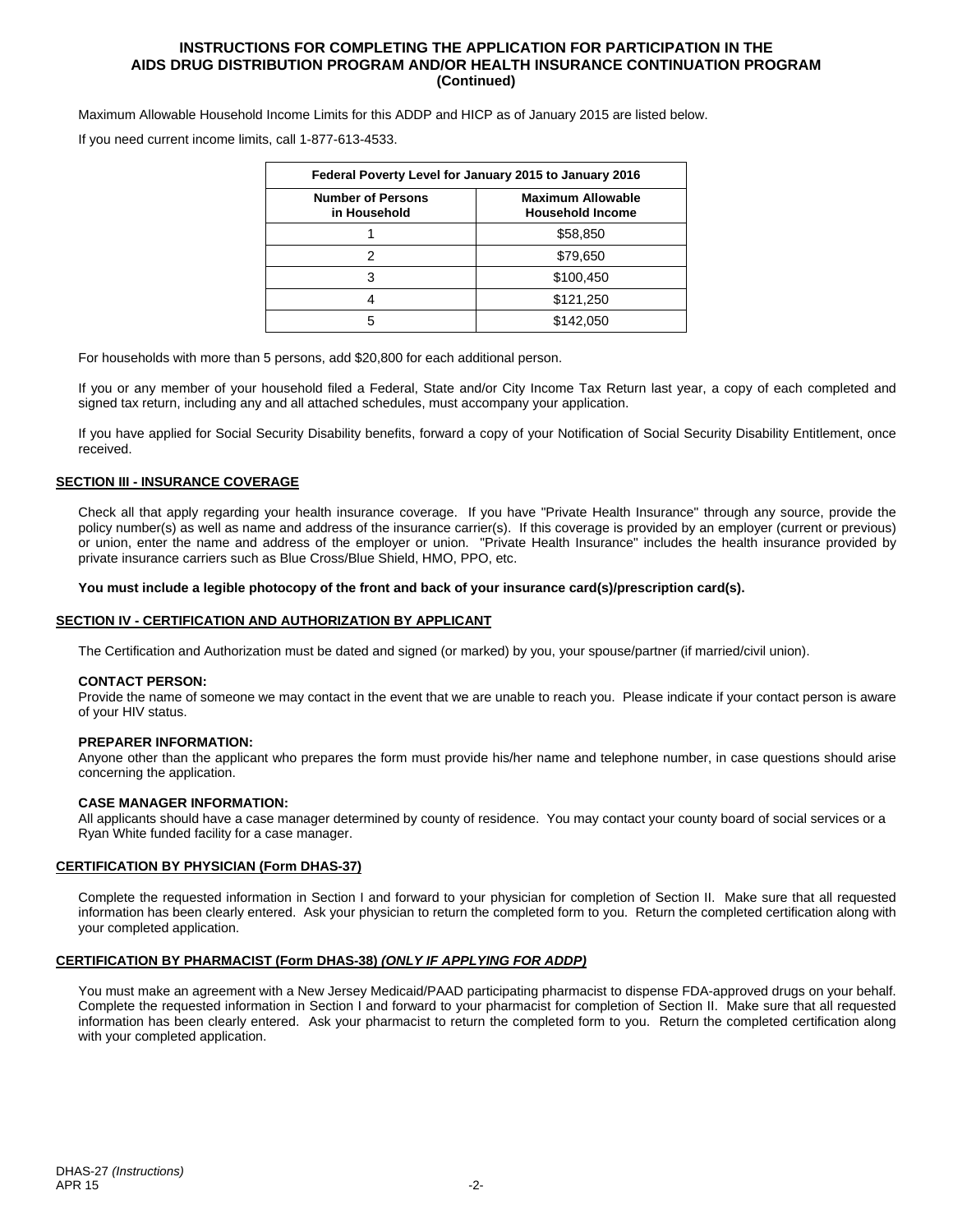### **INSTRUCTIONS FOR COMPLETING THE APPLICATION FOR PARTICIPATION IN THE AIDS DRUG DISTRIBUTION PROGRAM AND/OR HEALTH INSURANCE CONTINUATION PROGRAM (Continued)**

| <b>BEFORE YOU MAIL YOUR APPLICATION:</b>                                                                                                                                                                                                  |  |
|-------------------------------------------------------------------------------------------------------------------------------------------------------------------------------------------------------------------------------------------|--|
| REVIEW THIS CHECKLIST AND MAKE SURE THAT ALL OF THE FOLLOWING ITEMS ARE MAILED WITH<br>YOUR COMPLETED APPLICATION.                                                                                                                        |  |
| IMPORTANT: Send copies of any requested documents. Do not send original documents as they WILL<br>NOT be returned.                                                                                                                        |  |
| $\Box$ Two (2) different proofs of residency                                                                                                                                                                                              |  |
| $\Box$ Verification of income (current pay stubs, unemployment records, etc.)                                                                                                                                                             |  |
| ∟ Most recent signed Federal, State and/or City Income Tax Returns, including any and all attached schedules or,<br>if no income tax return filed, submit most recent W-2 form(s), 1099 form(s), etc.                                     |  |
| $\Box$ If you receive Social Security Disability benefits, please include the Notice of Award letter.                                                                                                                                     |  |
| Copies of the FRONT and BACK of all health insurance/prescription cards                                                                                                                                                                   |  |
| Certification by Physician form (DHAS-37) (completed and signed)                                                                                                                                                                          |  |
| □ Certification by Pharmacist form (DHAS-38) (completed and signed) (only for ADDP)                                                                                                                                                       |  |
| Certification of Separation form (DHAS-40) (completed and signed) if you are separated as defined in these<br>Instructions, page I, Applicant Information, Domestic Status.                                                               |  |
| $\hfill\blacksquare$ If applying for HICP, also include also include current health insurance premium billing notice that<br>includes premium identification, number, premium, amounts, payments due date, and where to send<br>payments. |  |
| $\Box$ If you are a COBRA applicant, please include a copy of the completed COBRA election form and/or<br>current COBRA billing invoice.                                                                                                  |  |

# **APPLICATIONS ARE ACCEPTED ONLY AT THE FOLLOWING ADDRESS:**

# **ADDP PO Box 722 Trenton, NJ 08625-0722**

# **or fax to: 609-588-7037**

### **If you want more information on the AIDS Drug Distribution Program (ADDP) or the Health Insurance Continuation Program (HICP), please go to our websites at:**

## **For ADDP: http://nj.gov/health/aids/freemeds.shtml**

**For HICP: http://nj.gov/health/aids/keepins.shtml**

# **IT IS THE CLIENT'S RESPONSIBIITY TO REPORT ANY CHANGES IN CIRCUMSTANCES THAT WOULD IMPACT ELIGIBILITY FOR ADDP OR HICP.**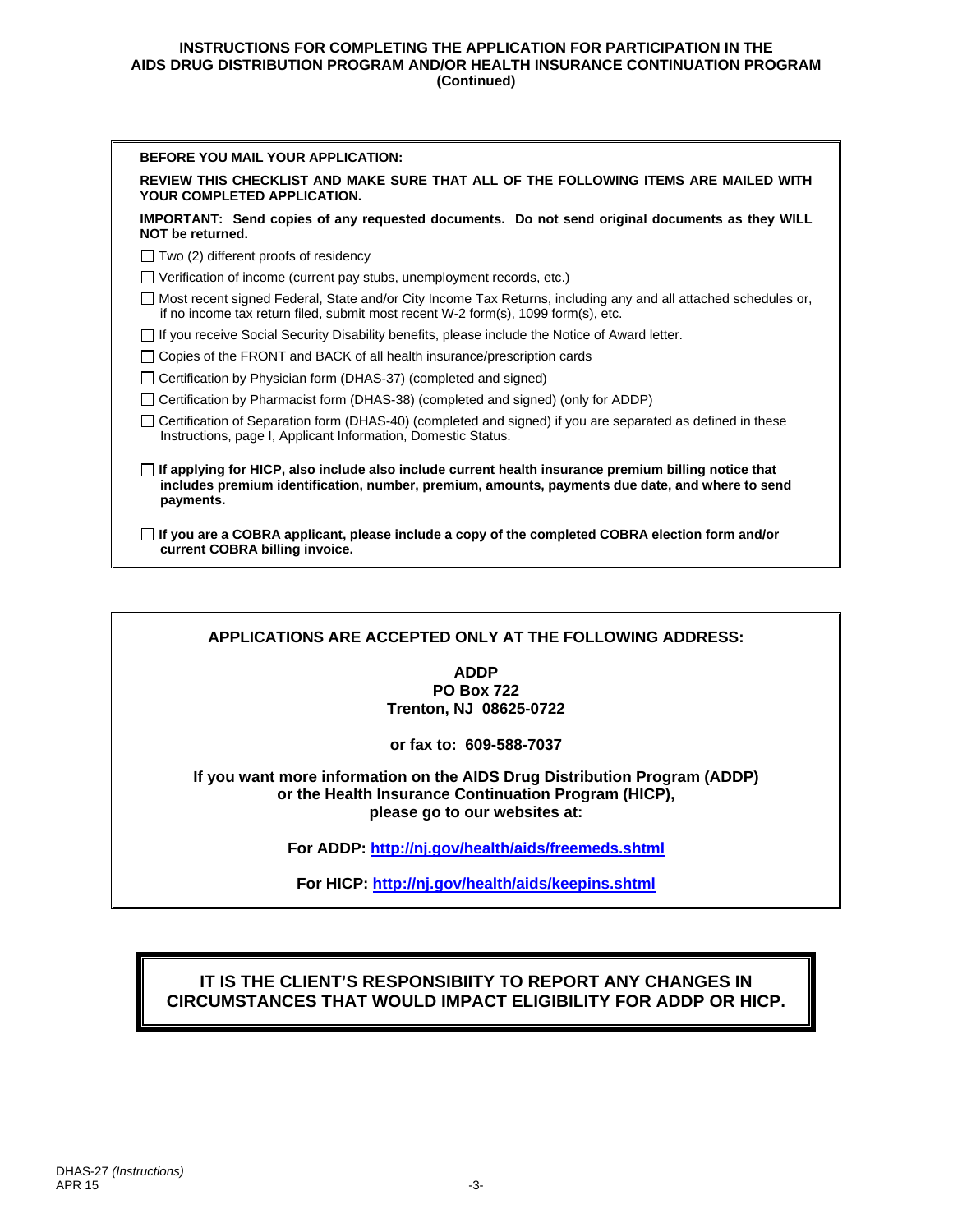#### **New Jersey Department of Health AIDS Drug Distribution Program (ADDP) Health Insurance Continuation Program (HICP) PO Box 722 Trenton, NJ 08625-0722**

### **APPLICATION FOR PARTICIPATION IN THE AIDS DRUG DISTRIBUTION PROGRAM AND/OR HEALTH INSURANCE CONTINUATION PROGRAM**

*Please print clearly and answer all questions. Review the attached instructions before you begin. If you need assistance completing this application, call toll free 1-877-613-4533 for ADDP questions or 1-800-353-3232 for HICP questions. Mail the completed application to the ADDP/HICP Program at the address given above or fax to 609-588-7037. Send copies of any requested documents. Do NOT send original documents as they WILL NOT be returned.*

|                                                                                                                                                                                                                                                                                                                                                                                                                                                                                                                                                                    | $\Box$ I am also applying for HICP.                                                                                                                                                                                                                                          |                                                                                                                                                                                                                    |  |
|--------------------------------------------------------------------------------------------------------------------------------------------------------------------------------------------------------------------------------------------------------------------------------------------------------------------------------------------------------------------------------------------------------------------------------------------------------------------------------------------------------------------------------------------------------------------|------------------------------------------------------------------------------------------------------------------------------------------------------------------------------------------------------------------------------------------------------------------------------|--------------------------------------------------------------------------------------------------------------------------------------------------------------------------------------------------------------------|--|
|                                                                                                                                                                                                                                                                                                                                                                                                                                                                                                                                                                    | <b>SECTION I - APPLICANT INFORMATION</b>                                                                                                                                                                                                                                     |                                                                                                                                                                                                                    |  |
| 1. Last Name                                                                                                                                                                                                                                                                                                                                                                                                                                                                                                                                                       | <b>First Name</b>                                                                                                                                                                                                                                                            | 2. Date of Birth<br>MI<br>Month<br>Day<br>Year                                                                                                                                                                     |  |
| 3. Street Address                                                                                                                                                                                                                                                                                                                                                                                                                                                                                                                                                  |                                                                                                                                                                                                                                                                              | Apt. Number                                                                                                                                                                                                        |  |
| City, State, Zip Code                                                                                                                                                                                                                                                                                                                                                                                                                                                                                                                                              |                                                                                                                                                                                                                                                                              | 4. County                                                                                                                                                                                                          |  |
| 5. Mailing Address (if different)                                                                                                                                                                                                                                                                                                                                                                                                                                                                                                                                  | Apt. No.<br>City                                                                                                                                                                                                                                                             | <b>State</b><br>Zip Code                                                                                                                                                                                           |  |
| 6. Applicant's Telephone Numbers:<br>Home: the contract of the contract of the contract of the contract of the contract of the contract of the contract of the contract of the contract of the contract of the contract of the contract of the contract of the cont<br><b>Telephone Communications</b><br>a. May ADDP/HICP staff leave a detailed voice mail message on (Check all that apply)?<br>Home Phone<br>$\Box$ Cell Phone<br>b. I do not have a phone but my alternate contact and/or case manager may be contacted and messages left.<br>    Yes<br>  No | Cell:<br>□ Work Phone<br>Please provide alternate contact information on Page 4.                                                                                                                                                                                             | Work:                                                                                                                                                                                                              |  |
| 7. Residency<br>Г I Yes<br>a. Is the address above your principal place of residence?<br>l No<br>NOTE: Two (2) proofs of residency MUST accompany this application. See Instructions.<br>NO HOME ADDRESS DECLARATION - If you do not have a home address, have a case manager/social worker provide support<br>documentation on facility letterhead.<br>8. What is your Social Security Number (if you have one)?                                                                                                                                                  |                                                                                                                                                                                                                                                                              |                                                                                                                                                                                                                    |  |
| 9. Citizenship Status (Responding to this question will not affect your eligibility for ADDP.)<br>a. Are you a U.S. citizen?<br>∣∣Yes                                                                                                                                                                                                                                                                                                                                                                                                                              | $\Box$ No                                                                                                                                                                                                                                                                    | 10. Veteran Status<br>$\Box$ No<br>$\Box$ Yes<br>a. Are you a veteran?                                                                                                                                             |  |
| 11. Relationship Status<br>12. Gender<br>Single<br>  Male<br>Married<br>Female<br>Civil Union<br>$\Box$ Transgendered<br>Male to Female<br><b>Domestic Partner</b><br>$\Box$ Transgendered<br>Divorced<br>Female to Male<br>Widowed<br>13. Gender at Birth<br>Separated*<br>(*See Instructions,<br>  Male<br>Page 1, Applicant<br>$\sqcap$ Female<br>Information.)                                                                                                                                                                                                 | 14. Race<br><b>White</b><br><b>Black</b><br>Asian<br>Asian Indian<br>Chinese<br>$\Box$ Filipino<br>Japanese<br>American Indian/Alaskan Native<br>Native Hawaiian/Pacific Islander<br>Native Hawaiian<br>Guamanian or Chamorro<br>Samoan<br>Other Pacific Islander<br>Unknown | 15. Ethnicity<br>Hispanic/Latino<br>Mexican, Mexican<br>American, Chicano/a<br>l Korean<br>Puerto Rican<br>Vietnamese<br>Cuban<br>Other Asian<br>Other Hispanic,<br>Latino/a, or<br>Spanish Origin<br>Non-Hispanic |  |
| 16. Female Applicants Only:<br>$\Box$ Yes<br>$\Box$ No<br>Are you pregnant?                                                                                                                                                                                                                                                                                                                                                                                                                                                                                        |                                                                                                                                                                                                                                                                              |                                                                                                                                                                                                                    |  |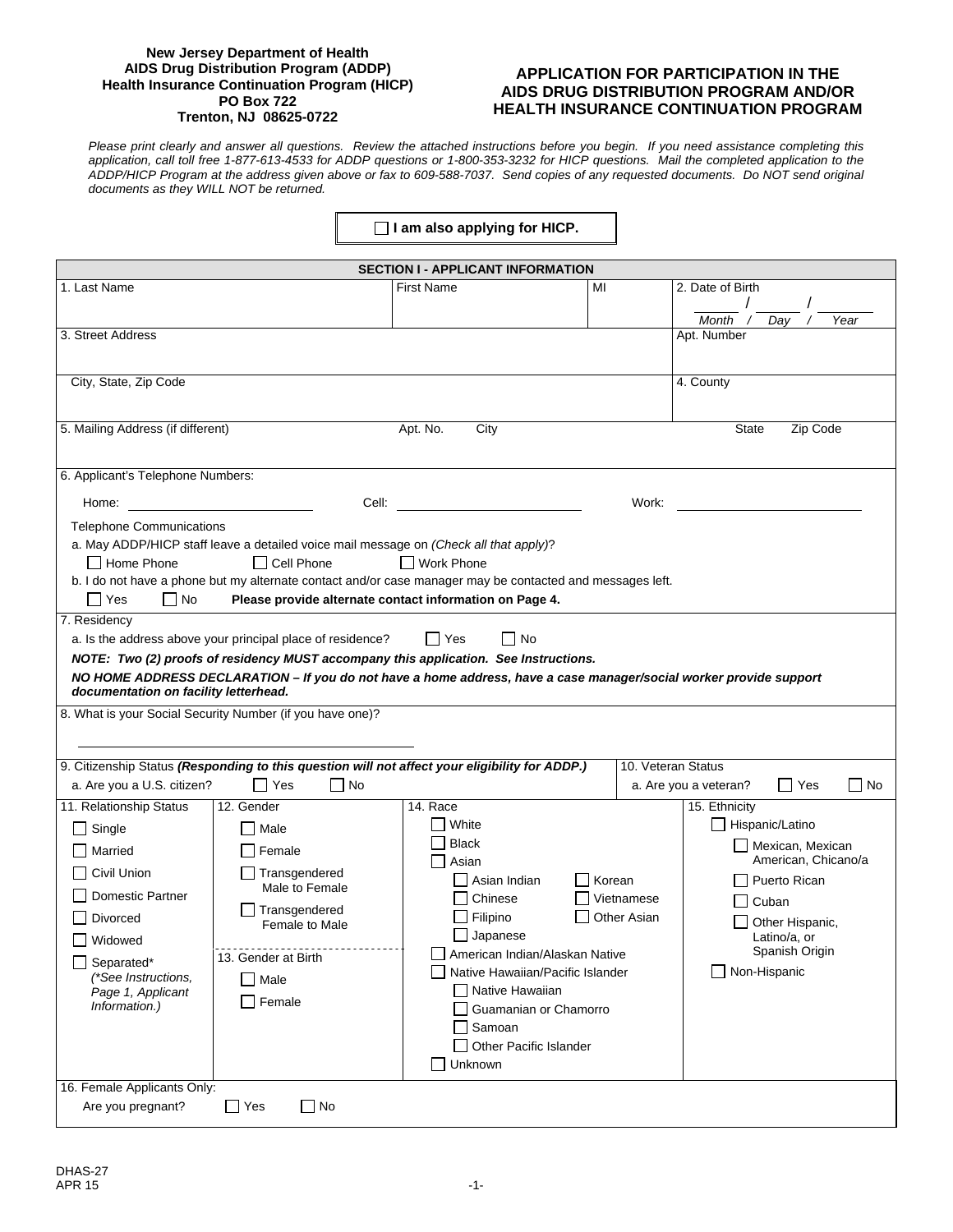| 17. What is your current employment status?<br>$\Box$ Full time (35 or more hours per week)<br>$\Box$ Part time(less than 35 hours per week)<br>$\Box$ Not employed<br>18. Are you medically UNABLE to work?   19. Medically unable to work LESS than 12 months?<br>20. Medically unable to work MORE than 12 months?<br>$\Box$ Yes<br>$\Box$ Yes<br>$\Box$ No<br>$\Box$ Yes<br>$\Box$ No<br>$\Box$ No<br>21. Number of persons in your household unit (include yourself):<br>22. List any annual household income:<br>Salary/Wages<br>$\frac{1}{2}$<br>$\frac{1}{2}$<br><b>Disability Benefits</b><br><b>General Assistance</b><br>$\frac{1}{2}$<br>Unemployment<br>Social Security<br>Pension/Retirement<br><u> 1989 - Johann Barbara, martxa a</u><br>Alimony/Palimony<br>Other (specify below): |  |  |  |
|-----------------------------------------------------------------------------------------------------------------------------------------------------------------------------------------------------------------------------------------------------------------------------------------------------------------------------------------------------------------------------------------------------------------------------------------------------------------------------------------------------------------------------------------------------------------------------------------------------------------------------------------------------------------------------------------------------------------------------------------------------------------------------------------------------|--|--|--|
|                                                                                                                                                                                                                                                                                                                                                                                                                                                                                                                                                                                                                                                                                                                                                                                                     |  |  |  |
|                                                                                                                                                                                                                                                                                                                                                                                                                                                                                                                                                                                                                                                                                                                                                                                                     |  |  |  |
|                                                                                                                                                                                                                                                                                                                                                                                                                                                                                                                                                                                                                                                                                                                                                                                                     |  |  |  |
|                                                                                                                                                                                                                                                                                                                                                                                                                                                                                                                                                                                                                                                                                                                                                                                                     |  |  |  |
|                                                                                                                                                                                                                                                                                                                                                                                                                                                                                                                                                                                                                                                                                                                                                                                                     |  |  |  |
|                                                                                                                                                                                                                                                                                                                                                                                                                                                                                                                                                                                                                                                                                                                                                                                                     |  |  |  |
|                                                                                                                                                                                                                                                                                                                                                                                                                                                                                                                                                                                                                                                                                                                                                                                                     |  |  |  |
|                                                                                                                                                                                                                                                                                                                                                                                                                                                                                                                                                                                                                                                                                                                                                                                                     |  |  |  |
|                                                                                                                                                                                                                                                                                                                                                                                                                                                                                                                                                                                                                                                                                                                                                                                                     |  |  |  |
|                                                                                                                                                                                                                                                                                                                                                                                                                                                                                                                                                                                                                                                                                                                                                                                                     |  |  |  |
|                                                                                                                                                                                                                                                                                                                                                                                                                                                                                                                                                                                                                                                                                                                                                                                                     |  |  |  |
|                                                                                                                                                                                                                                                                                                                                                                                                                                                                                                                                                                                                                                                                                                                                                                                                     |  |  |  |
|                                                                                                                                                                                                                                                                                                                                                                                                                                                                                                                                                                                                                                                                                                                                                                                                     |  |  |  |
|                                                                                                                                                                                                                                                                                                                                                                                                                                                                                                                                                                                                                                                                                                                                                                                                     |  |  |  |
|                                                                                                                                                                                                                                                                                                                                                                                                                                                                                                                                                                                                                                                                                                                                                                                                     |  |  |  |
| $\begin{array}{c}\n\circ \\ \bullet \\ \hline\n\end{array}$                                                                                                                                                                                                                                                                                                                                                                                                                                                                                                                                                                                                                                                                                                                                         |  |  |  |
| $\frac{1}{2}$                                                                                                                                                                                                                                                                                                                                                                                                                                                                                                                                                                                                                                                                                                                                                                                       |  |  |  |
| $\frac{1}{2}$                                                                                                                                                                                                                                                                                                                                                                                                                                                                                                                                                                                                                                                                                                                                                                                       |  |  |  |
| <b>Total Annual Household Income</b>                                                                                                                                                                                                                                                                                                                                                                                                                                                                                                                                                                                                                                                                                                                                                                |  |  |  |
|                                                                                                                                                                                                                                                                                                                                                                                                                                                                                                                                                                                                                                                                                                                                                                                                     |  |  |  |
| 23. a. Did you and/or any member of your household file a Federal, State or City Income Tax return last year?<br>$\Box$ Yes<br>No.                                                                                                                                                                                                                                                                                                                                                                                                                                                                                                                                                                                                                                                                  |  |  |  |
| b. Were you listed as a dependent on a family member's Federal, State or City Income Tax return last year?<br>  Yes<br>l No                                                                                                                                                                                                                                                                                                                                                                                                                                                                                                                                                                                                                                                                         |  |  |  |
| If YES to either question, submit copies of each signed return, including any and all schedules, with this application.                                                                                                                                                                                                                                                                                                                                                                                                                                                                                                                                                                                                                                                                             |  |  |  |
| 24. Have you applied for or are you currently receiving any of the following? (Check ALL that apply)                                                                                                                                                                                                                                                                                                                                                                                                                                                                                                                                                                                                                                                                                                |  |  |  |
| <b>Applied For</b><br>Receiving                                                                                                                                                                                                                                                                                                                                                                                                                                                                                                                                                                                                                                                                                                                                                                     |  |  |  |
| Temporary Assistance to Needy Families (TANF)<br>Supportive Assistance to Individuals and Families (SAIF) Program                                                                                                                                                                                                                                                                                                                                                                                                                                                                                                                                                                                                                                                                                   |  |  |  |
| Supplemental Security Income (SSI) Program                                                                                                                                                                                                                                                                                                                                                                                                                                                                                                                                                                                                                                                                                                                                                          |  |  |  |
| General Assistance (GA)                                                                                                                                                                                                                                                                                                                                                                                                                                                                                                                                                                                                                                                                                                                                                                             |  |  |  |
| Supplemental Nutrition Assistance Program (SNAP) (formerly "Food Stamps")                                                                                                                                                                                                                                                                                                                                                                                                                                                                                                                                                                                                                                                                                                                           |  |  |  |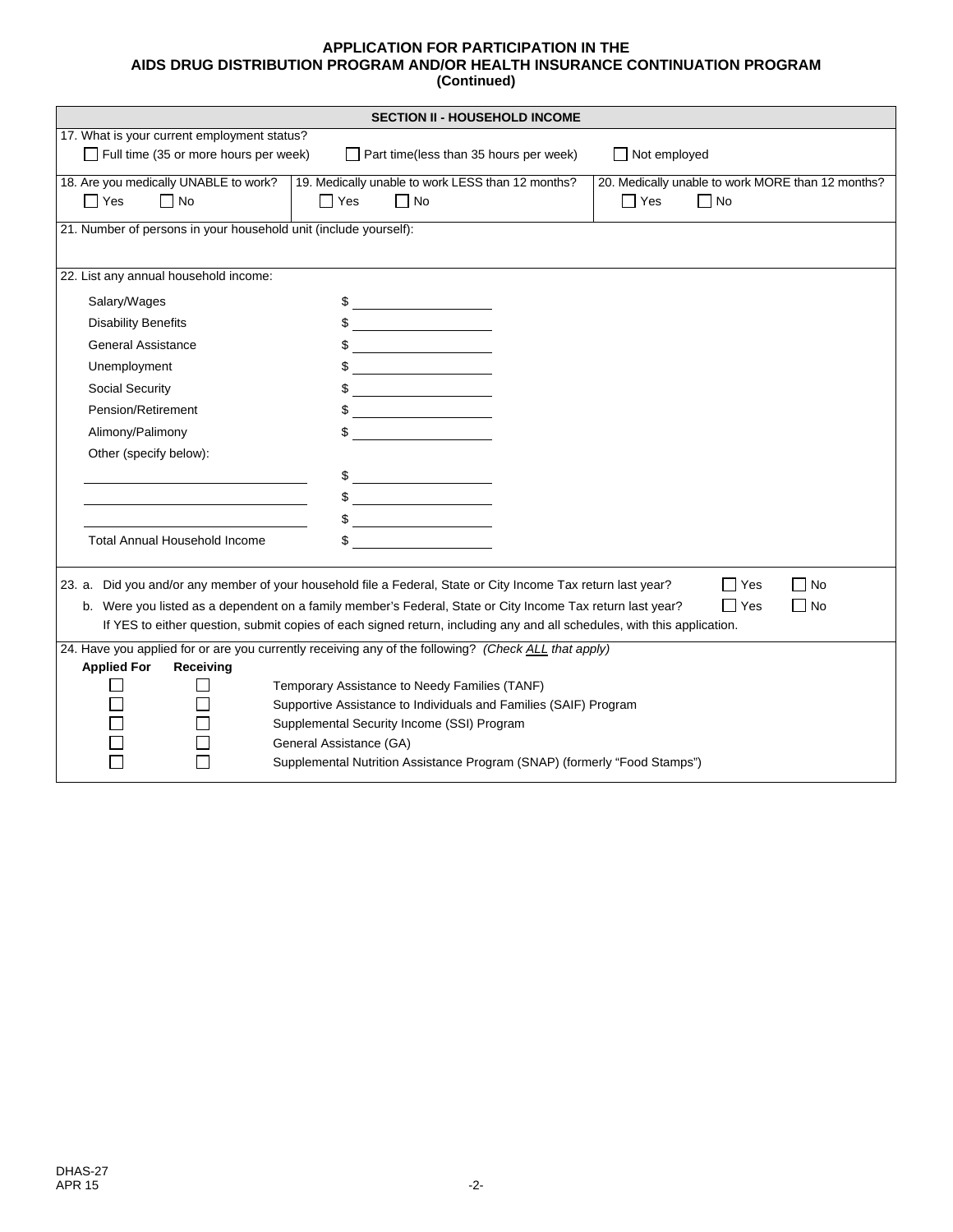| <b>SECTION III - INSURANCE STATUS</b>                                                                                                                                                                                                                                                                                                          |                                                                                          |  |
|------------------------------------------------------------------------------------------------------------------------------------------------------------------------------------------------------------------------------------------------------------------------------------------------------------------------------------------------|------------------------------------------------------------------------------------------|--|
| 25. Do you currently have any type of health insurance?                                                                                                                                                                                                                                                                                        |                                                                                          |  |
| $\Box$ Yes<br>$\Box$ No<br>Don't Know                                                                                                                                                                                                                                                                                                          |                                                                                          |  |
| a. If yes, is your Insurance Policy through:                                                                                                                                                                                                                                                                                                   |                                                                                          |  |
| Former Employer (COBRA)<br>$\Box$ Self<br>$\Box$ Current Employer<br>$\Box$ Union                                                                                                                                                                                                                                                              |                                                                                          |  |
| (1) Employer or Union Providing Insurance Coverage:                                                                                                                                                                                                                                                                                            |                                                                                          |  |
| (a) Name:<br><u> 1989 - Johann Stoff, deutscher Stoffen und der Stoffen und der Stoffen und der Stoffen und der Stoffen und der</u>                                                                                                                                                                                                            |                                                                                          |  |
| (b) Address:                                                                                                                                                                                                                                                                                                                                   |                                                                                          |  |
|                                                                                                                                                                                                                                                                                                                                                |                                                                                          |  |
| (d) Contact Person:                                                                                                                                                                                                                                                                                                                            |                                                                                          |  |
| (d) Telephone Number:                                                                                                                                                                                                                                                                                                                          |                                                                                          |  |
| b. If yes, check all types that you currently have:                                                                                                                                                                                                                                                                                            |                                                                                          |  |
| Medicare A/B<br>Medicare D<br>Private Insurance *<br>Medicaid                                                                                                                                                                                                                                                                                  | $\Box$ CHIP                                                                              |  |
| COBRA **                                                                                                                                                                                                                                                                                                                                       |                                                                                          |  |
| $\frac{1}{2}$ $\frac{1}{2}$ $\frac{1}{2}$ $\frac{1}{2}$ $\frac{1}{2}$ $\frac{1}{2}$ $\frac{1}{2}$ $\frac{1}{2}$ $\frac{1}{2}$ $\frac{1}{2}$ $\frac{1}{2}$ $\frac{1}{2}$ $\frac{1}{2}$ $\frac{1}{2}$ $\frac{1}{2}$ $\frac{1}{2}$ $\frac{1}{2}$ $\frac{1}{2}$ $\frac{1}{2}$ $\frac{1}{2}$ $\frac{1}{2}$ $\frac{1}{2}$<br>(1) When does it start? |                                                                                          |  |
| Month / Day / Year                                                                                                                                                                                                                                                                                                                             |                                                                                          |  |
| (2) When does it expire?                                                                                                                                                                                                                                                                                                                       |                                                                                          |  |
| Month / Day / Year                                                                                                                                                                                                                                                                                                                             |                                                                                          |  |
| c. When is the next premium due?                                                                                                                                                                                                                                                                                                               |                                                                                          |  |
| Month / Day / Year                                                                                                                                                                                                                                                                                                                             |                                                                                          |  |
| d. Other (specify):                                                                                                                                                                                                                                                                                                                            |                                                                                          |  |
| e. If you have insurance, does it provide prescription coverage?                                                                                                                                                                                                                                                                               |                                                                                          |  |
| l l Yes<br>$\Box$ No<br>Don't Know                                                                                                                                                                                                                                                                                                             |                                                                                          |  |
| (1) If you have prescription drug coverage through insurance, is there a cap on the annual amount your insurance will pay for medications?                                                                                                                                                                                                     |                                                                                          |  |
| l I Yes<br>$\Box$ No<br>  Don't Know                                                                                                                                                                                                                                                                                                           |                                                                                          |  |
| (2) If yes, what is the amount of the cap?<br>\$                                                                                                                                                                                                                                                                                               |                                                                                          |  |
| f. Do you have prescription coverage through a mail order company?                                                                                                                                                                                                                                                                             |                                                                                          |  |
| $\Box$ Yes<br>$\Box$ No<br>  Partial                                                                                                                                                                                                                                                                                                           |                                                                                          |  |
| A dedicated pharmacy is required even if not utilized.                                                                                                                                                                                                                                                                                         |                                                                                          |  |
| 26. Are you applying or have you applied for Medicaid?                                                                                                                                                                                                                                                                                         |                                                                                          |  |
| l Yes<br><b>No</b><br>Don't Know                                                                                                                                                                                                                                                                                                               |                                                                                          |  |
| $\frac{1}{\sqrt{2}}$<br>$\prime$<br>a. If yes, when did you apply for Medicaid?                                                                                                                                                                                                                                                                | Unsure                                                                                   |  |
| $\Box$ No<br>$\Box$ Yes<br>b. Have you received a response?                                                                                                                                                                                                                                                                                    |                                                                                          |  |
| 27. Are you applying or have you applied for Medicare?                                                                                                                                                                                                                                                                                         |                                                                                          |  |
| Yes<br>Don't Know<br>No                                                                                                                                                                                                                                                                                                                        |                                                                                          |  |
| $\prime$<br>L<br>$\Box$ Unsure<br>a. If yes, when did you apply for Medicare?                                                                                                                                                                                                                                                                  |                                                                                          |  |
| b. Have you received a response?                                                                                                                                                                                                                                                                                                               |                                                                                          |  |
| $\square$ Yes<br>$\Box$ No                                                                                                                                                                                                                                                                                                                     |                                                                                          |  |
| c. If Yes, have you applied for Medicare Part D (medication coverage)?                                                                                                                                                                                                                                                                         |                                                                                          |  |
| $\Box$ Yes<br>$\Box$ No<br>Don't Know                                                                                                                                                                                                                                                                                                          |                                                                                          |  |
| (1) If Yes, have you applied for the Low Income Subsidy (LIS)?                                                                                                                                                                                                                                                                                 |                                                                                          |  |
| ΠYes<br>$\Box$ No<br>$\Box$ Don't Know                                                                                                                                                                                                                                                                                                         |                                                                                          |  |
| * Private Insurance Definition:<br>**COBRA Definition:                                                                                                                                                                                                                                                                                         |                                                                                          |  |
| Plans provided by the private insurance industry                                                                                                                                                                                                                                                                                               | COBRA stands for Consolidated Omnibus Budget Reconciliation Act. The law generally       |  |
| applies to all group health plans maintained by private-sector employers with 20 or more<br>as a benefit of employment or through the<br>Marketplace (e.g. Horizon Blue Cross Blue<br>employees and sponsored by most state and local governments. If elected, COBRA                                                                           |                                                                                          |  |
| Shield, Aetna, Amerihealth, etc.).                                                                                                                                                                                                                                                                                                             | allows individuals to continue group health coverage that would otherwise be lost due to |  |
| from the date of the qualifying event for a limited period of time.                                                                                                                                                                                                                                                                            | certain specific events such as termination of employment. COBRA coverage extends        |  |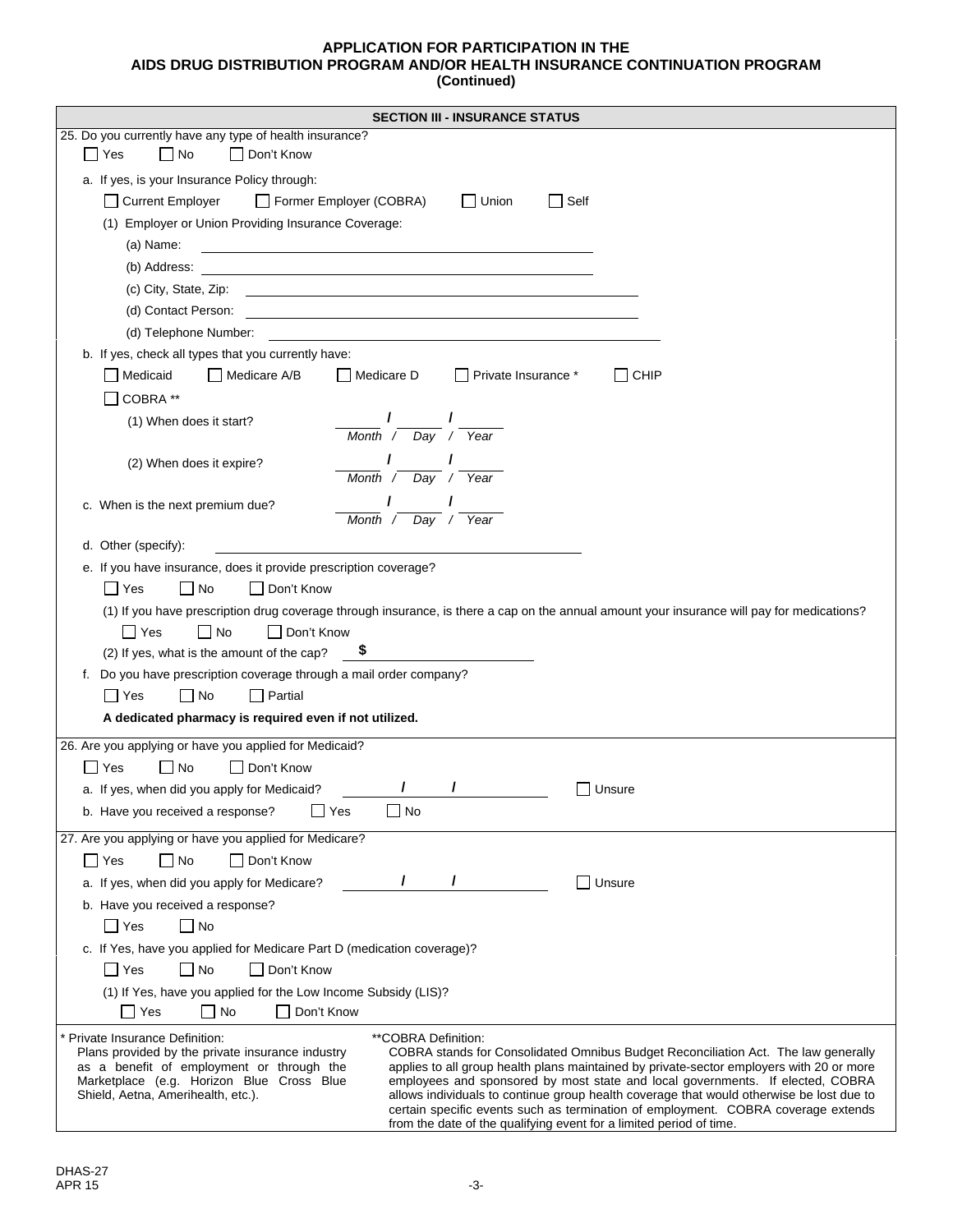|                                                                                                                                                                                                                                      | <b>SECTION III - INSURANCE STATUS, CONTINUED</b> |  |
|--------------------------------------------------------------------------------------------------------------------------------------------------------------------------------------------------------------------------------------|--------------------------------------------------|--|
| 28. Are you applying or have you applied for Social Security Income (SSI) or Social Security Disability Income (SSDI)?                                                                                                               |                                                  |  |
| □ Yes, for SSDI<br>$\Box$ No<br>□ Don't Know<br>$\Box$ Yes, for SSI                                                                                                                                                                  |                                                  |  |
| a. If yes, when did you apply for SSI/SSDI? $\sqrt{1}$                                                                                                                                                                               | $\Box$ Unsure                                    |  |
| $\Box$ Yes<br>$\Box$ No<br>b. Have you received a response?                                                                                                                                                                          |                                                  |  |
| 29. Are you applying or have you applied for insurance through the Health Insurance Reform Act (Marketplace/Exchange)?                                                                                                               |                                                  |  |
| II Yes<br>  No<br>  Don't Know                                                                                                                                                                                                       |                                                  |  |
| $\mathcal{L}$<br>a. If yes, when did you apply?                                                                                                                                                                                      | $\mathbf{I}$ and $\mathbf{I}$<br>  Unsure        |  |
| b. Have you received a response?<br>  Yes<br>l No                                                                                                                                                                                    |                                                  |  |
| NOTE: You MUST include a photocopy of the FRONT and BACK of your insurance card(s)/prescription card(s).                                                                                                                             |                                                  |  |
| Type of Coverage (Check all that apply):<br>$\Box$ Medical Plan                                                                                                                                                                      | □ Prescription Plan                              |  |
| 30. Private Health Insurance                                                                                                                                                                                                         | 31. Prescription Coverage                        |  |
|                                                                                                                                                                                                                                      |                                                  |  |
| Address:                                                                                                                                                                                                                             | Address:                                         |  |
|                                                                                                                                                                                                                                      |                                                  |  |
|                                                                                                                                                                                                                                      |                                                  |  |
| Policy Number: <u>December 2008</u>                                                                                                                                                                                                  | ID Number: The Number                            |  |
| If provided by Union or employer:                                                                                                                                                                                                    | $\sim$ $\sim$<br>What is the Co-Pay Amount?      |  |
|                                                                                                                                                                                                                                      | \$<br>What is the Deductible?                    |  |
| Address:                                                                                                                                                                                                                             |                                                  |  |
|                                                                                                                                                                                                                                      |                                                  |  |
|                                                                                                                                                                                                                                      |                                                  |  |
| Identify your relationship to the insured:<br><br>□ Self D Spouse/Partner D Child D Other(Specify): 2002年10月20日 2012年11月20日 2012年12月21日 2012年12月21日 2012年12月21                                                                       |                                                  |  |
| Name of Insured: <u>contract and the contract of the contract of the contract of the contract of the contract of the contract of the contract of the contract of the contract of the contract of the contract of the contract of</u> |                                                  |  |
|                                                                                                                                                                                                                                      |                                                  |  |
| County:<br><u> 1989 - Johann Harry Harry Harry Harry Harry Harry Harry Harry Harry Harry Harry Harry Harry Harry Harry Harry</u>                                                                                                     | Telephone Number: ( )                            |  |
| 32. a. Are you eligible for Veterans Administration prescription drug benefits?<br>b. Are you currently receiving prescription drug benefits?                                                                                        | l IYes<br>    No<br>l INo<br>l IYes              |  |
|                                                                                                                                                                                                                                      |                                                  |  |
| NOTE: You MUST include a photocopy of the FRONT and BACK of your insurance card(s)/prescription card(s)<br>and any notice from your Insurance Company regarding Medicare Part D.                                                     |                                                  |  |